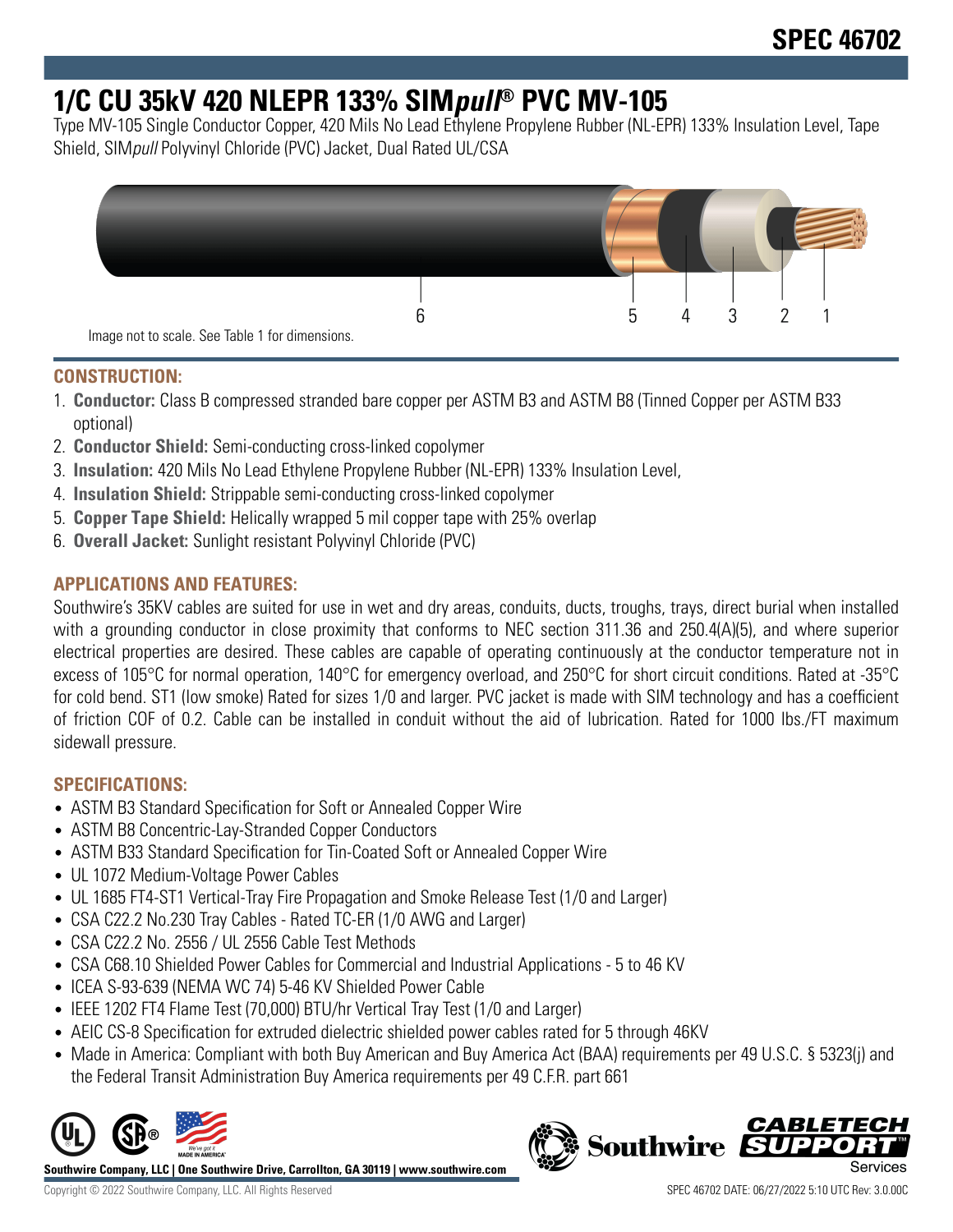#### **SAMPLE PRINT LEGEND:**

{SQFTG\_DUAL} SOUTHWIRE SIMpull{R} POWER CABLE MASTER-DESIGN {UL} XXX KCMIL CU 420 MILS NL-EPR 35KV 133% INS LEVEL 25%TS MV-105 FOR CT USE ST1 SUN RES (NESC) -- {CSA} 750 KCMIL CU 10.67mm (420 mils) NL-EPR 35KV 133% INS LEVEL 25%TS SR TC-ER 105{D}C FT4 -25{D}C LTDD -- PAT www.patentSW.com -- RoHS

| <b>Stock</b><br><b>Number</b> | Cond.<br><b>Size</b> | Diameter Over<br>Conductor | Diameter Over<br>Insulation | Diameter Over<br><b>Insulation Shield</b> | Jacket<br>Thickness <sup>'</sup> | Approx.<br>OD | Approx.<br>Weight | Max Pull<br>Tension | Min Bending<br>Radius | Conduit<br>Size* |
|-------------------------------|----------------------|----------------------------|-----------------------------|-------------------------------------------|----------------------------------|---------------|-------------------|---------------------|-----------------------|------------------|
|                               | AWG/<br>Kcmil        | inch                       | inch                        | inch                                      | mil                              | inch          | lb/1000ft         | $\mathsf{lb}$       | inch                  | inch             |
| 8900650                       | 1/0                  | 0.362                      | 1.239                       | 1.299                                     | 80                               | 1.479         | 1240              | 845                 | 17.7                  | 5                |
| 890082                        | 2/0                  | 0.405                      | 1.282                       | 1.342                                     | 80                               | 1.522         | 1366              | 1065                | 18.3                  | 5                |
| TBA                           | 3/0                  | 0.456                      | 1.333                       | 1.393                                     | 80                               | 1.573         | 1524              | 1342                | 18.9                  | 5                |
| 8900660                       | 4/0                  | 0.512                      | 1.389                       | 1.449                                     | 80                               | 1.629         | 1713              | 1693                | 19.5                  | 5                |
| 890083^                       | 250                  | 0.558                      | 1.444                       | 1.504                                     | 80                               | 1.684         | 1885              | 2000                | 20.2                  | 5                |
| 605709                        | 250                  | 0.558                      | 1.444                       | 1.504                                     | 80                               | 1.684         | 1885              | 2000                | 20.2                  | 5                |
| 8900670                       | 350                  | 0.661                      | 1.547                       | 1.607                                     | 110                              | 1.847         | 2394              | 2800                | 22.2                  | 6                |
| 8900680                       | 500                  | 0.789                      | 1.675                       | 1.735                                     | 110                              | 1.975         | 2988              | 4000                | 23.7                  | 6                |
| 8900840                       | 750                  | 0.968                      | 1.863                       | 1.923                                     | 110                              | 2.163         | 3953              | 6000                | 26.0                  | 6                |
| 890085                        | 1000                 | 1.117                      | 2.012                       | 2.072                                     | 110                              | 2.312         | 4877              | 8000                | 27.7                  |                  |
| 675797                        | 1250                 | 1.250                      | 2.150                       | 2.210                                     | 110                              | 2.450         | 5804              | 10000               | 29.3                  |                  |

#### **Table 1 – Weights and Measurements**

All dimensions are nominal and subject to normal manufacturing tolerances

◊ Cable marked with this symbol is a standard stock item

\* Conduit size based on 3 phase 40% fill-factor without ground

1 Comply with ICEA S-93-639 Appendix C for jacket thickness determination

^ Non SimPull Jacket. Non CSA listed.

### **Table 2 – Electrical and Engineering Data**

| Cond<br><b>Size</b> | DC<br>Resistance<br>@ 25°C | AC<br>Resistance<br>@ 90°C | Capacitive<br>Reactance @<br>60Hz | Inductive<br>Reactance @<br>60Hz | Zero Sequence<br>Impedance* | Positive<br>Sequence<br>Impedance* | <b>Shield Short</b><br>Circuit<br>Current 6<br>Cycles | <b>Allowable</b><br>Ampacity In<br>Duct 90/105°C | <b>Allowable</b><br>Ampacity In Air<br>$90/105^{\circ}C^{1}$ |
|---------------------|----------------------------|----------------------------|-----------------------------------|----------------------------------|-----------------------------|------------------------------------|-------------------------------------------------------|--------------------------------------------------|--------------------------------------------------------------|
| AWG/<br>Kcmil       | $\Omega/1000$ ft           | $\Omega/1000$ ft           | $M\Omega^*1000ft$                 | $\Omega/1000$ ft                 | $\Omega/1000$ ft            | $\Omega/1000$ ft                   | Amp                                                   | Amp                                              | Amp                                                          |
| 1/0                 | 0.102                      | 0.128                      | 0.066                             | 0.054                            | $0.464 + j0.273$            | $0.128 + j0.054$                   | 4259                                                  | 200/215                                          | 260/290                                                      |
| 2/0                 | 0.081                      | 0.101                      | 0.062                             | 0.052                            | $0.434 + j0.262$            | $0.102 + j0.052$                   | 4398                                                  | 230/245                                          | 300/330                                                      |
| 3/0                 | 0.064                      | 0.080                      | 0.058                             | 0.050                            | $0.408 + j0.249$            | $0.081 + j0.050$                   | 4564                                                  | 260/275                                          | 345/380                                                      |
| 4/0                 | 0.051                      | 0.064                      | 0.054                             | 0.048                            | $0.386 + j0.236$            | $0.065 + i0.048$                   | 4747                                                  | 295/315                                          | 395/445                                                      |
| 250                 | 0.043                      | 0.054                      | 0.051                             | 0.047                            | $0.370 + j0.225$            | $0.055 + j0.047$                   | 4926                                                  | 325/345                                          | 440/490                                                      |
| 250                 | 0.043                      | 0.054                      | 0.051                             | 0.047                            | $0.370 + j0.225$            | $0.055 + j0.047$                   | 4926                                                  | 325/345                                          | 440/490                                                      |
| 350                 | 0.031                      | 0.039                      | 0.046                             | 0.045                            | $0.345 + j0.206$            | $0.040 + j0.045$                   | 5261                                                  | 390/415                                          | 545/605                                                      |
| 500                 | 0.022                      | 0.028                      | 0.041                             | 0.043                            | $0.321 + j0.186$            | $0.029 + j0.043$                   | 5677                                                  | 465/500                                          | 680/755                                                      |
| 750                 | 0.014                      | 0.019                      | 0.035                             | 0.040                            | $0.295 + j0.161$            | $0.020 + j0.040$                   | 6289                                                  | 565/610                                          | 870/970                                                      |
| 1000                | 0.011                      | 0.015                      | 0.032                             | 0.038                            | $0.279 + j0.145$            | $0.016 + j0.038$                   | 6773                                                  | 640/690                                          | 1040/1160                                                    |
| 1250                | 0.009                      | 0.013                      | 0.019                             | 0.033                            | $0.298 + j0.165$            | $0.014 + j0.033$                   | 7734                                                  | 715/770                                          | 1210/1350                                                    |

\* Calculations are based on three cables triplexed / 5 mil 25 % over lapping copper tape shield / Conductor temperature of 90°C / Shield temperature of 45°C / Earth resistivity of 100 ohms-meter



**Southwire Company, LLC | One Southwire Drive, Carrollton, GA 30119 | www.southwire.com**